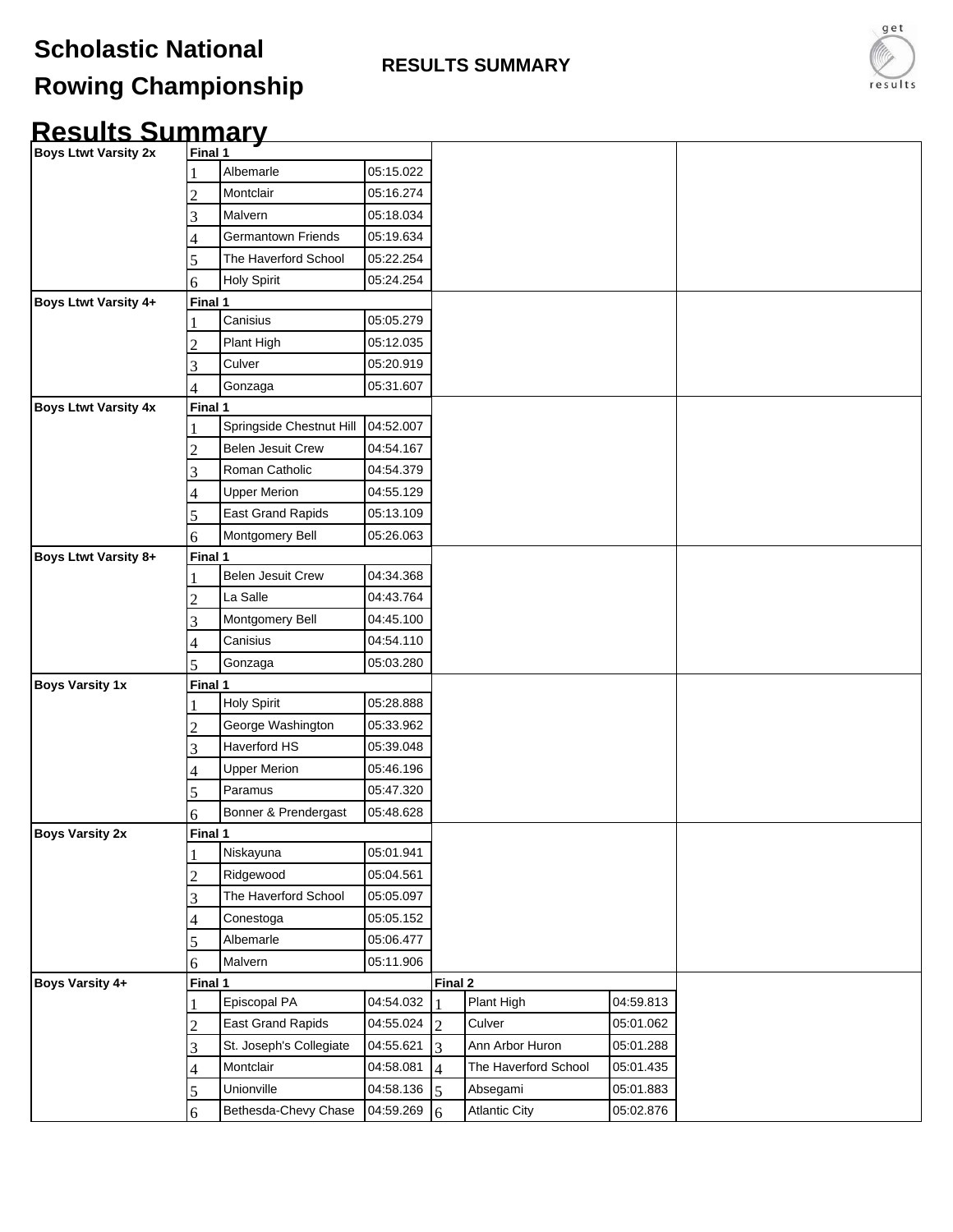| <b>Boys Varsity 4x</b>       | Final 1 |                          |           |                |                        |           |  |
|------------------------------|---------|--------------------------|-----------|----------------|------------------------|-----------|--|
|                              |         | Malvern                  | 04:36.628 |                |                        |           |  |
|                              | 2       | Conestoga                | 04:37.098 |                |                        |           |  |
|                              | 3       | <b>Skyline Crew</b>      | 04:45.546 |                |                        |           |  |
|                              | 4       | Lower Merion             | 04:45.878 |                |                        |           |  |
|                              | 5       | Haddon Twp               | 04:46.322 |                |                        |           |  |
|                              | 6       | Roman Catholic           | 04:49.378 |                |                        |           |  |
| Boys Varsity 8+              | Final 1 |                          |           | Final 2        |                        |           |  |
|                              |         | Woodrow Wilson           | 04:05.250 |                | St. Ignatius           | 04:26.416 |  |
|                              | 2       | Montclair                | 04:06.642 | $\overline{2}$ | Bethesda-Chevy Chase   | 04:26.878 |  |
|                              | 3       | Central Catholic Pitt    | 04:19.165 | $\overline{3}$ | Fairfield              | 04:27.954 |  |
|                              |         | Gonzaga                  | 04:19.474 | $\overline{4}$ | Lawrenceville          | 04:29.252 |  |
|                              | 5       | St. Albans School        | 04:21.380 | 5              | DeMatha                | 04:29.371 |  |
|                              | 6       | Belen Jesuit Crew        | 04:24.540 | 6              | <b>Upper Arlington</b> | 04:29.866 |  |
| <b>Girls Ltwt Varsity 2x</b> | Final 1 |                          |           |                |                        |           |  |
|                              |         | Lower Merion             | 05:45.306 |                |                        |           |  |
|                              | 2       | Harpeth Hall             | 05:52.326 |                |                        |           |  |
|                              | 3       | Albemarle                | 05:56.210 |                |                        |           |  |
|                              |         | Newsome                  | 06:00.578 |                |                        |           |  |
|                              | 5       | Germantown Friends       | 06:06.912 |                |                        |           |  |
|                              | 6       | North Allegheny          | 06:09.128 |                |                        |           |  |
| Girls Ltwt Varsity 4+        | Final 1 |                          |           |                |                        |           |  |
|                              |         | Mount Saint Joseph       | 05:40.715 |                |                        |           |  |
|                              | 2       | <b>Merion Mercy</b>      | 05:43.468 |                |                        |           |  |
|                              | 3       | Oakcrest                 | 05:48.407 |                |                        |           |  |
|                              | 4       | Montclair                | 05:48.446 |                |                        |           |  |
|                              | 5       | Unionville               | 05:50.568 |                |                        |           |  |
|                              | 6       | <b>Upper Arlington</b>   | 05:51.443 |                |                        |           |  |
| <b>Girls Ltwt Varsity 4x</b> | Final 1 |                          |           |                |                        |           |  |
|                              |         | East Grand Rapids        | 05:29.178 |                |                        |           |  |
|                              | 2       | Augustine Classical      | 05:30.148 |                |                        |           |  |
|                              | 3       | Springside Chestnut Hill | 05:35.998 |                |                        |           |  |
|                              | 4       | Egg Harbor               | 05:44.618 |                |                        |           |  |
|                              | 5       | Ridgewood                | 05:45.362 |                |                        |           |  |
|                              | 6       | Cathedral Catholic       | 06:03.508 |                |                        |           |  |
| Girls Ltwt Varsity 8+        | Final 1 |                          |           |                |                        |           |  |
|                              |         | <b>Winter Park</b>       | 05:10.575 |                |                        |           |  |
|                              | 2       | <b>Gwynedd Mercy</b>     | 05:15.979 |                |                        |           |  |
|                              | 3       | Radnor                   | 05:24.943 |                |                        |           |  |
|                              |         | Mount Saint Joseph       | 05:30.979 |                |                        |           |  |
|                              | 5       | Mainland                 | 05:44.615 |                |                        |           |  |
| <b>Girls Varsity 1x</b>      | Final 1 |                          |           |                |                        |           |  |
|                              |         | Ridgewood                | 06:01.081 |                |                        |           |  |
|                              |         | Jacksonville Episcopal   | 06:07.869 |                |                        |           |  |
|                              | 3       | Albemarle                | 06:16.637 |                |                        |           |  |
|                              | 4       | <b>East Grand Rapids</b> | 06:18.461 |                |                        |           |  |
|                              | 5       | Haddon Twp               | 06:29.557 |                |                        |           |  |
|                              | 6       | <b>Skyline Crew</b>      | 06:31.789 |                |                        |           |  |
| <b>Girls Varsity 2x</b>      | Final 1 |                          |           |                |                        |           |  |
|                              |         | Niskayuna                | 05:38.082 |                |                        |           |  |
|                              |         | Albemarle                | 05:43.036 |                |                        |           |  |
|                              | 3       | Germantown Friends       | 05:49.526 |                |                        |           |  |
|                              |         |                          |           |                |                        |           |  |
|                              | 4       | Conestoga                | 05:53.014 |                |                        |           |  |
|                              | 5       | Jacksonville Episcopal   | 06:00.172 |                |                        |           |  |